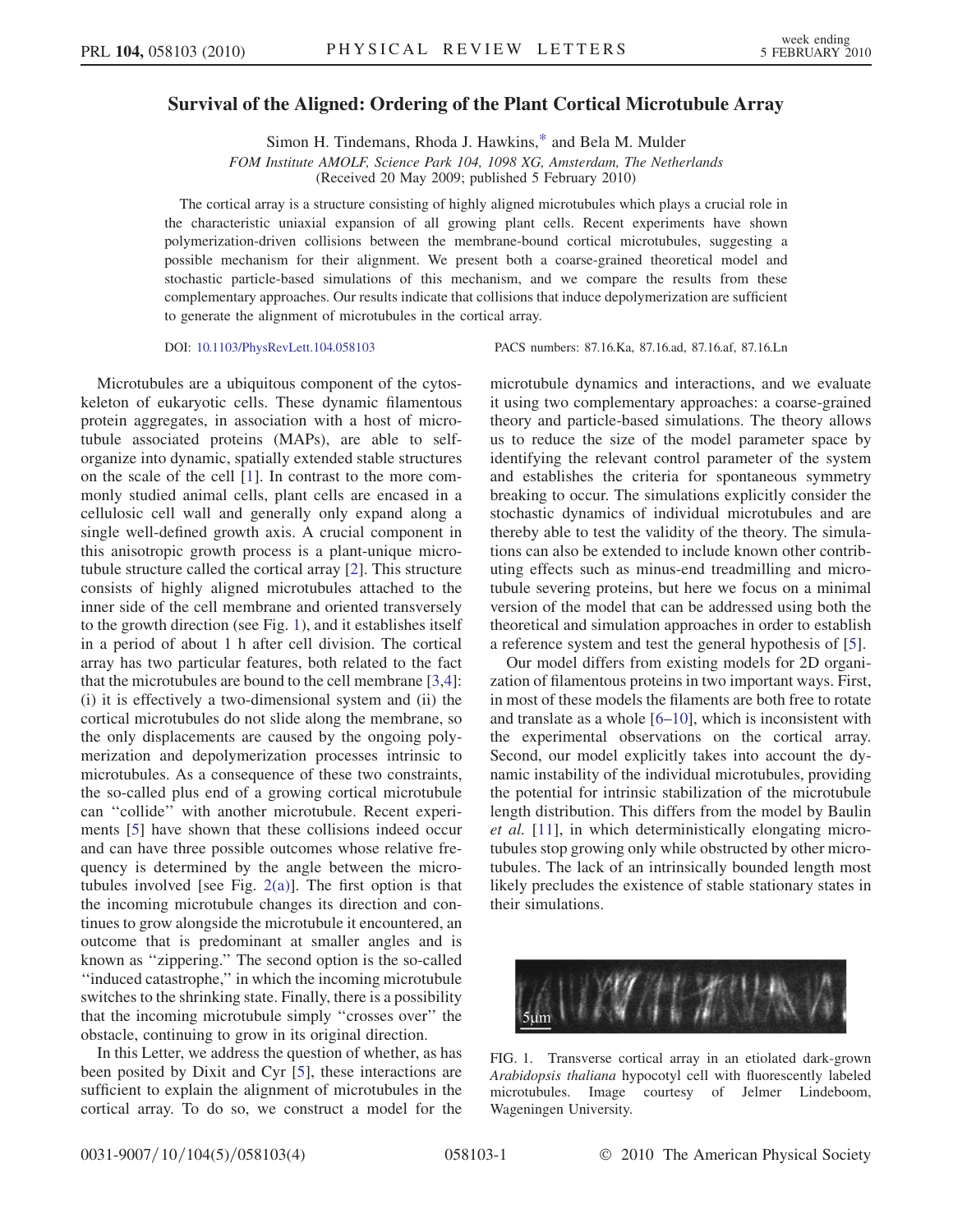

<span id="page-1-0"></span>FIG. 2. (a) Schematic overview of the included effects and parameters in the model. (b) Relative frequency of collision outcomes as a function of angle of incidence used in our model.

For the intrinsic microtubule dynamics in our model, we use the standard two-state dynamic instability model [\[12\]](#page-3-9) in which each microtubule plus end is assumed to be either growing with a speed  $v^+$  or shrinking with a speed  $v^-$ . This plus end can switch stochastically from growing to shrinking (a so-called "catastrophe") with rate  $r_c$  or from shrinking to growing (a so-called "rescue") with rate  $r_r$  in a process known as dynamic instability. New microtubules are nucleated isotropically and homogeneously with a constant rate  $r_n$ . The microtubule minus ends are assumed to remain attached to their nucleation sites.

Because the persistence length  $l_p$  of microtubules is long ( $\sim$ mm) compared to the average length of a microtubule<br>( $\sim$ 10  $\mu$ m) and thermal motion is inhibited by the attach- $(\sim 10 \mu m)$  and thermal motion is inhibited by the attach-<br>ment to the plasma membrane, microtubules are modeled ment to the plasma membrane, microtubules are modeled as straight rods with kinks at positions where a zippering event has occurred. A microtubule therefore consists of a series of connected segments to which we assign an index i, starting at  $i = 1$  for the segment attached to the nucleation site. In light of the available evidence, we assume that the angle-dependent collision outcome probabilities  $P_z$ (zippering),  $P_c$  (induced catastrophe), and  $P_x$  (crossover) are independent of the polarity of the microtubules and therefore need only be defined on the interval  $[0, \frac{\pi}{2}]$ .

We first analyze this system using a coarse-grained theory, in which we consider densities of microtubule segments instead of individual microtubules. From the outset we assume the system is, and remains, spatially homogeneous, and we later restrict ourselves to steady-state solutions. Because microtubules are nucleated isotropically and can change their orientation after each zippering event, we introduce separate densities for each segment index i. Furthermore, length changes and collisions can only occur in segments that contain the microtubule plus end. Therefore, we further distinguish the *active* segments, containing either a growing  $(+)$  or shrinking  $(-)$  plus end and the inactive (0) segments that form the ''body'' and tail of the microtubule. Our variables are thus the areal number densities  $m_i^{\sigma}(l, \theta, t)$  of segments in state  $\sigma \in$ <br> $\{0, -1\}$  with segment index *i* having length *l* and ori- $\{0, -, +\}$  with segment index *i*, having length *l* and orientation  $\theta$  (measured from an arbitrary axis) at time t. From these, we compute the total length density  $k(\theta, t)$  as

$$
k(\theta, t) = \sum_{i} \int_0^{\infty} l[m_i^+(l, \theta, t) + m_i^-(l, \theta, t) + m_i^0(l, \theta, t)]dl.
$$
 (1)

<span id="page-1-1"></span>The segment densities obey a set of evolution equations that can symbolically be written as

$$
\partial_t m_i^+(l, \theta, t) = \Phi_{\text{grow}}[m_i^+] + \Phi_{\text{rescue}}[m_i^-] - \Phi_{\text{sp.cat}}[m_i^+]
$$
  
\n
$$
- \Phi_{\text{ind.cat}}[m_i^+, k] - \Phi_{\text{zip}}[m_i^+, k], \qquad (2a)
$$
  
\n
$$
\partial_t m_i^-(l, \theta, t) = \Phi_{\text{shrink}}[m_i^-] - \Phi_{\text{rescue}}[m_i^-] + \Phi_{\text{sp.cat}}[m_i^+]
$$
  
\n
$$
+ \Phi_{\text{ind.cat}}[m_i^+, k] + \Phi_{\text{react}}[m_i^+, m_{i+1}^-, k], \qquad (2b)
$$

$$
\partial_t m_i^0(l, \theta, t) = \Phi_{\text{zip}}[m_i^+, k] - \Phi_{\text{react}}[m_i^+, m_{i+1}^-, k]. \tag{2c}
$$

The arguments in square brackets explicitly display the functional dependencies of the terms on the right-hand side. Below, we explain each of these terms briefly and refer the reader to [\[13\]](#page-3-10) for a full derivation and an in-depth analysis. The dynamics of the active growing  $(+)$  and shrinking  $(-)$  segments of microtubules unperturbed by interactions are given by the standard spontaneous catastrophe and rescue terms  $\Phi_{\text{sp.cat}}[m^+] = r_c m^+$  and  $\Phi_{\text{rescue}}[m^-] = r_r m^-$ , and the advective terms  $\Phi_{\text{rescue}}[m^-] = r_r m^-$ , and the advective terms<br>  $\Phi_{\text{rescue}}[m^+] = -v^+ \frac{\partial m^+}{\partial m^+}$  and  $\Phi_{\text{res}}[m^-] = v^- \frac{\partial m^-}{\partial m^-}$  due to  $\Phi_{\text{grow}}[m^+] = -v^+ \frac{\partial m^+}{\partial l}$  and  $\Phi_{\text{shrink}}[m^-] = v^- \frac{\partial m^-}{\partial l}$  due to growth and shrinkage, respectively [\[12\]](#page-3-9). Collisions between microtubules that lead to an induced catastrophe cause growing segments to switch to the shrinking state at a rate given by  $\Phi_{ind.cat.}[m^+, k] = v^+ m^+ (\theta) \times$  $\int d\theta' \sin \Delta \theta P_c(\Delta \theta) k(\theta')$ , where  $\Delta \theta = |\theta - \theta'|$  is the col-<br>isomo angle and the geometrical factor sin  $\Delta \theta$  takes care of lision angle and the geometrical factor  $sin \Delta \theta$  takes care of the collisional cross section that the density of other microtubules presents to the incoming one. Zippering events cause growing microtubule plus ends to change direction, converting previously growing segments to the inactive state at a rate  $\Phi_{\text{zip}}[m^+, k] = v^+ m^+ (\theta) \times$  $\int d\theta' \sin \Delta \theta P_z(\Delta \theta) k(\theta')$ . Simultaneously, new growing segments with an index  $i + 1$  are created, which is represented by the boundary condition  $m_{i+1}^+(l=0, \theta)$ <br>  $k(\theta)$   $\int d\theta dm^+(l) \sin \theta P(\Delta \theta)$  This set of bound  $k(\theta')$   $\int d\theta dlm_i^+(\theta) \sin\Delta\theta P_z(\Delta\theta)$ . This set of boundary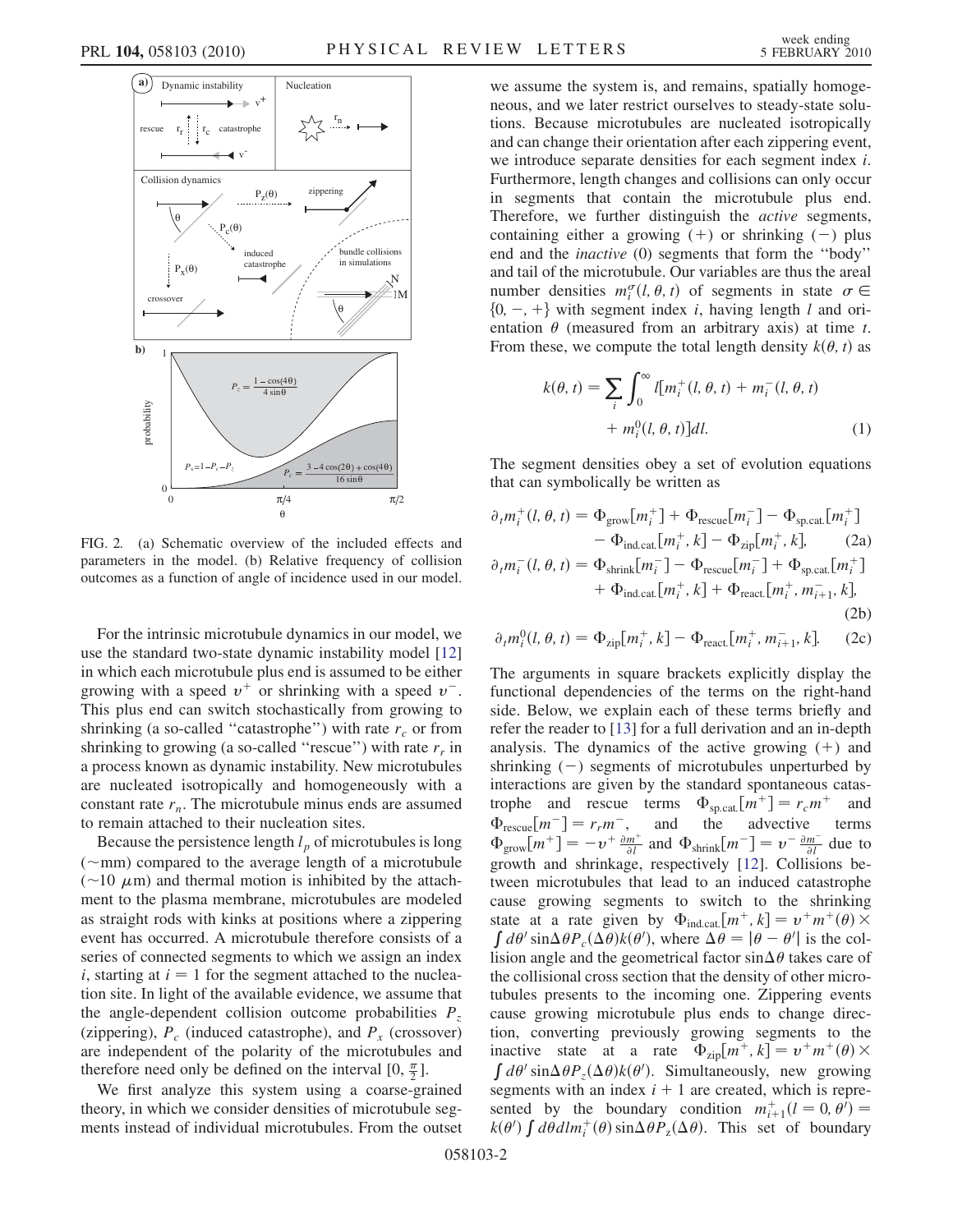conditions is completed by a separate equation for  $i = 1$ , which represents the isotropic nucleation of new microtubules:  $v^+ m_1^+ (l = 0, \theta) = r_n/(2\pi)$ . Finally, when a seg-<br>ment shrinks back to the point where it had undergone a ment shrinks back to the point where it had undergone a zippering event in the past, a previously inactive segment can be reactivated into a shrinking state. Here we will not discuss the details of the rate  $\Phi_{\text{react}}[m_t^+, m_{t+1}^-, k]$ , which contains a nontrivial history dependence as a microtubule contains a nontrivial history dependence as a microtubule segment must ''unzipper'' in the same direction from which the zippering segment originally came. We simply note that in the steady state, Eq. [\(2c](#page-1-1)) requires that this rate is balanced by the zippering rate discussed above.

In the steady state, the infinite set of Eq. ([2](#page-1-1)) with the boundary conditions reduces to a set of four coupled nonlinear integral equations. These relate the length density  $k(\theta)$  to the average segment length, active segment density, and ratio between inactive and active segments, each being a function of the angle  $\theta$ . It follows that, for given interaction probabilities  $P_c(\theta)$  and  $P_{\overline{z}}(\theta)$ , the remaining parameters can be absorbed into a single dimensionless control parameter G, defined as

$$
G = \left[\frac{2v^{+}v^{-}}{r_{n}(v^{+} + v^{-})}\right]^{1/3} \left(\frac{r_{r}}{v^{-}} - \frac{r_{c}}{v^{+}}\right).
$$
 (3)

Here we only consider the case  $G \le 0$ , for which the length of the microtubules is intrinsically bounded even in the absence of collisions. In this case, the average length of *noninteracting* microtubules is given by  $\bar{l} = (r_c/v_+)$  $r_r/v^-$ <sup>-</sup> [[12](#page-3-9)], and the control parameter G can be inter-<br>preted as  $G = -l_c/\overline{l}$  implicitly defining an interaction preted as  $G = -l_0/\overline{l}$ , implicitly defining an interaction length scale  $l_0$ . As G increases towards 0, the number of interactions between microtubules increases.

For any value of G there exists an isotropic solution to [\(2\)](#page-1-1), for which the total length density  $\rho = \int d\theta k(\theta)$  satisfies  $l_0 \rho \left( \frac{\partial_0 l_0 \rho - 2G}{\rho} \right) = 8$ , where  $\hat{c}_n$  denotes the *n*th Fourier cosine coefficient of the product *P* (*θ*) sin*θ* The Fourier cosine coefficient of the product  $P_c(\theta)$  sin $\theta$ . The isotropic length density is therefore an increasing function of the control parameter G that only depends on the induced catastrophes and not on the probability of zippering. This can be understood by the fact that zippering only serves to reorient the microtubules, which has no net effect in the isotropic state. Although a stationary isotropic solution exists for all values of G, this solution is only stable for large negative values of G. As G increases, the number of interactions between microtubules increases until the isotropic solution becomes unstable. This happens at the bifurcation point  $G = G^*$ , given by

$$
G^* = (-2\hat{c}_2)^{1/3} \left( \frac{\hat{c}_0}{-2\hat{c}_2} - 1 \right).
$$
 (4)

<span id="page-2-0"></span>We note that the location of the bifurcation point is determined solely by the properties of the induced catastrophe probability  $P_c(\theta)$ , and, like the density in the isotropic phase, does not depend on zippering.

To quantify the degree of alignment, we use the standard 2D nematic order parameter  $S_2$ , defined as  $S_2$  =

gram can be computed by numerically tracing the ordered  $\int_0^{2\pi} d\theta e^{i2\theta} k(\theta) / \int_0^{2\pi} d\theta k(\theta)$ . The full bifurcation diasolution branch from the bifurcation point, provided that the products  $|\sin\theta|P_c(\theta)$  and  $|\sin\theta|P_z(\theta)$  have finite Fourier expansions. We restrict ourselves to an expansion up to  $\cos 4\theta$ . The coefficients are constrained by  $\sin(0)P_c(0) = 0$  and  $\sin(0)P_c(0) = 0$ . In line with experimental observations [[5](#page-3-5)], we choose the remaining parameters such that  $P_c(\theta)$  is monotonically increasing to a maximum at  $\theta = \pi/2$  and is maximally biased towards<br>steen collision angles (see 1131 for other choices) and steep collision angles (see [[13](#page-3-10)] for other choices), and  $P_z(\pi/2) = 0$ . The magnitude of  $P_c(\theta)$  and  $P_z(\theta)$  is similar to that observed in experiments and the crossover probato that observed in experiments, and the crossover probability is fixed by the requirement  $P_c(\theta) + P_{\overline{z}}(\theta)$  +  $P_r(\theta) = 1$ . The resulting interaction probabilities are illustrated in Fig. [2\(b\)](#page-1-0). We argue that the apparent discrepancy with experiments, caused by setting  $P_7(0) = 0$ , is not very significant for the ordering transition, as collisions between near-parallel microtubules are infrequent and cause only slight changes of orientation in case they lead to zippering.

Given our choice for  $P_c(\theta)$ , we have  $\hat{c}_0 = 3/8$  and  $\hat{c}_2 =$  $-1/4$  so that  $G^* \approx -0.2$ . The results are representative for

<span id="page-2-2"></span>

<span id="page-2-1"></span>FIG. 3. Comparison between theoretical (solid lines) and simulation results (symbols). The simulations were performed on a 80  $\mu$ m  $\times$  80  $\mu$ m system with periodic boundary conditions. The spontaneous catastrophe rate was varied to probe different values of G:  $r_c \in [4 \times 10^{-3}, 1.2 \times 10^{-2}] \text{ s}^{-1}$ . The nucleation rate was set to  $r_n = 0.003 \ \mu \text{m}^{-2} \text{ s}^{-1}$  and other pa-rameters were taken from [\[4](#page-3-4)] (interphase BY-2 cells):  $v^+$  = 0.078  $\mu$ m s<sup>-1</sup>,  $v = 0.164 \mu$ m s<sup>-1</sup>, and  $r_r = 6.8 \times 10^{-3}$  s<sup>-1</sup>. Measurements were performed after equilibrating for 50 000 s (a) or  $250\,000$  s (b); G was increased between measurements. The standard error of the mean is typically smaller than the symbols and is otherwise indicated by vertical bars.  $N = 80$  (a), 40 (b).